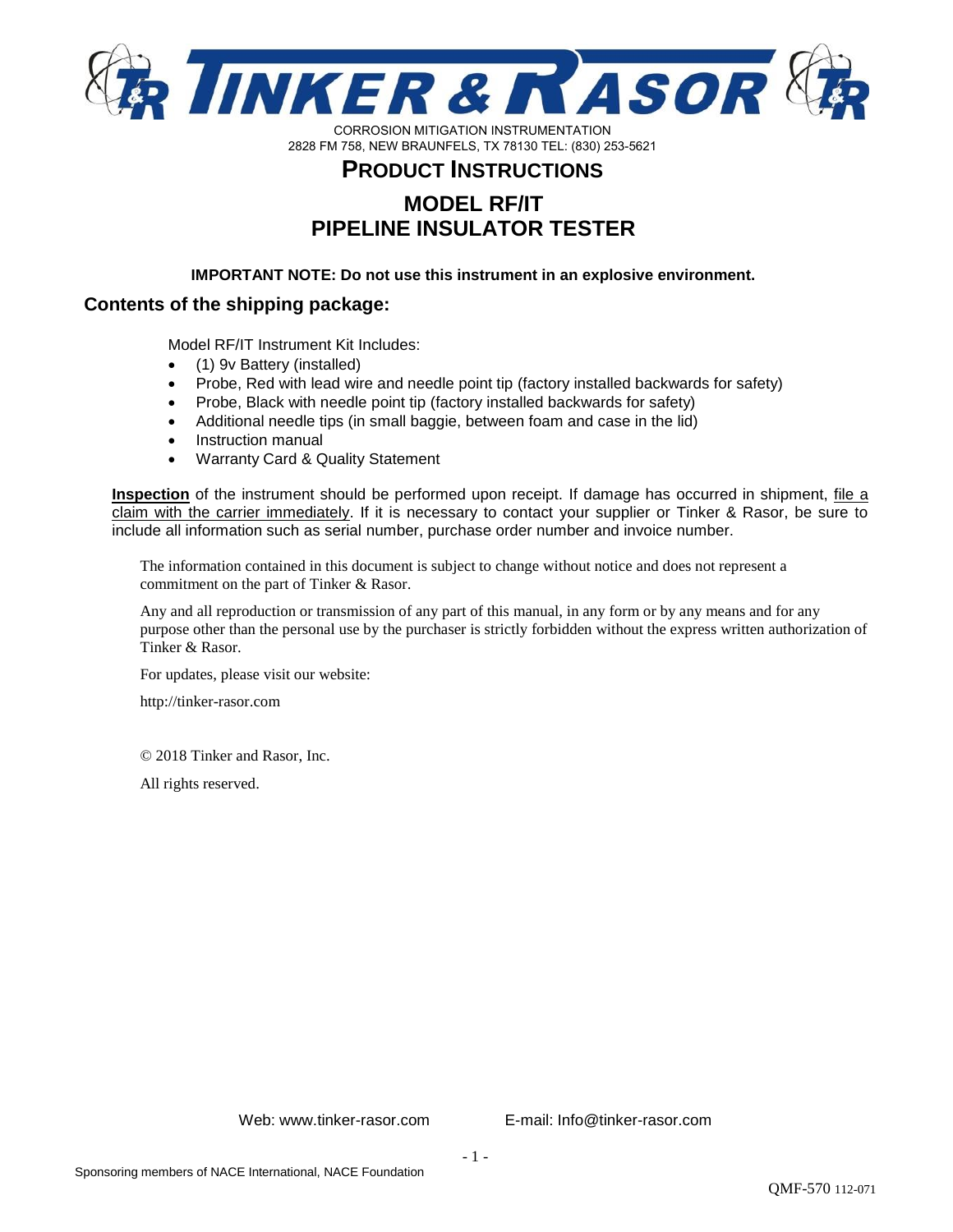

# **PRODUCT INSTRUCTIONS**

**IMPORTANT NOTE: Do not use this instrument in an explosive environment.** 

#### **DESCRIPTION**

The Model RF/IT Insulator Tester is a highly sensitive device, designed to test above ground pipeline insulators individually to determine their effectiveness. The Model RF/IT Insulator Tester is effective in the testing of pipeline insulators in parallel or series installations, even if one or more of the insulators are not operating properly. The tests conducted are fast and accurate.

### **METHOD**

Two common methods used to measure a pipeline insulator are DC resistance and Radio Frequency Skin Effect. Radio Frequency Skin Effect is the phenomenon where the apparent resistance of a conductor increases as the frequency increases. With DC, the charge carriers have an even distribution throughout the area of the conductor. However, as the frequency increases, the charge carriers subsequently move towards the edge of the wire, decreasing the effective area and increasing the apparent resistance.

Because the Radio Frequency meter does not use a DC voltage, it is unaffected by DC or AC voltages under 50 volts and there is no need to disconnect the cathodic protection voltage applied to the pipe and/or structure. Another advantage of the skin effect is that errors due to diameter, relative permeability of the pipe and insulator distance are negligible.

To measure an insulator using the Radio Frequency method is similar to that of the DC measurement. The probes are placed across the insulator and the technician reads the display. Maximum deflection of the meter (100 or all the way to the Right) indicates a resistance of a high enough value as to indicate a good insulator, whereas if the insulator is shorted or has a low electrical resistance, the meter will only show reads to the left of top center (older analog meter shows one or two bars from the Left).

## **EQUIPMENT**

The Model RF/IT Insulator Tester consists of a portable battery powered electronic instrument with detachable probes for making positive electrical contact across the insulator. The instrument is packaged in a plastic case complete with batteries ready to operate. Two extra steel needle points are supplied with the Tester (stored in a small bag between foam insert and instrument lid).

Due to the design and method of operation, a certificate of calibration with traceability to NIST standards is not available for this equipment. A certificate of calibration showing test results with a statement of conformity can be provided upon request at time of purchase or repair. The RF/IT is recommended for annual inspection by Tinker & Rasor trained repair technicians.

The Model RF/IT Insulator Tester is factory tuned and needs no field adjustments. The length and size of the probe wire conductors are critical to the tuning and performance of the Model RF/IT Tester. **Do not make changes or substitutes for probes & wires**.

Push the "RED" button on the panel to turn the Tester "ON". Push again for the "OFF" position. If tester is not turned off manually, it will turn off automatically after 10 minutes. If Tester seems to fail during testing, the first thing to check is the "ON-OFF" switch. The built-in timer is designed to save batteries in case the operator fails to turn the Tester "OFF" after each usage.

Web: www.tinker-rasor.com E-mail: Info@tinker-rasor.com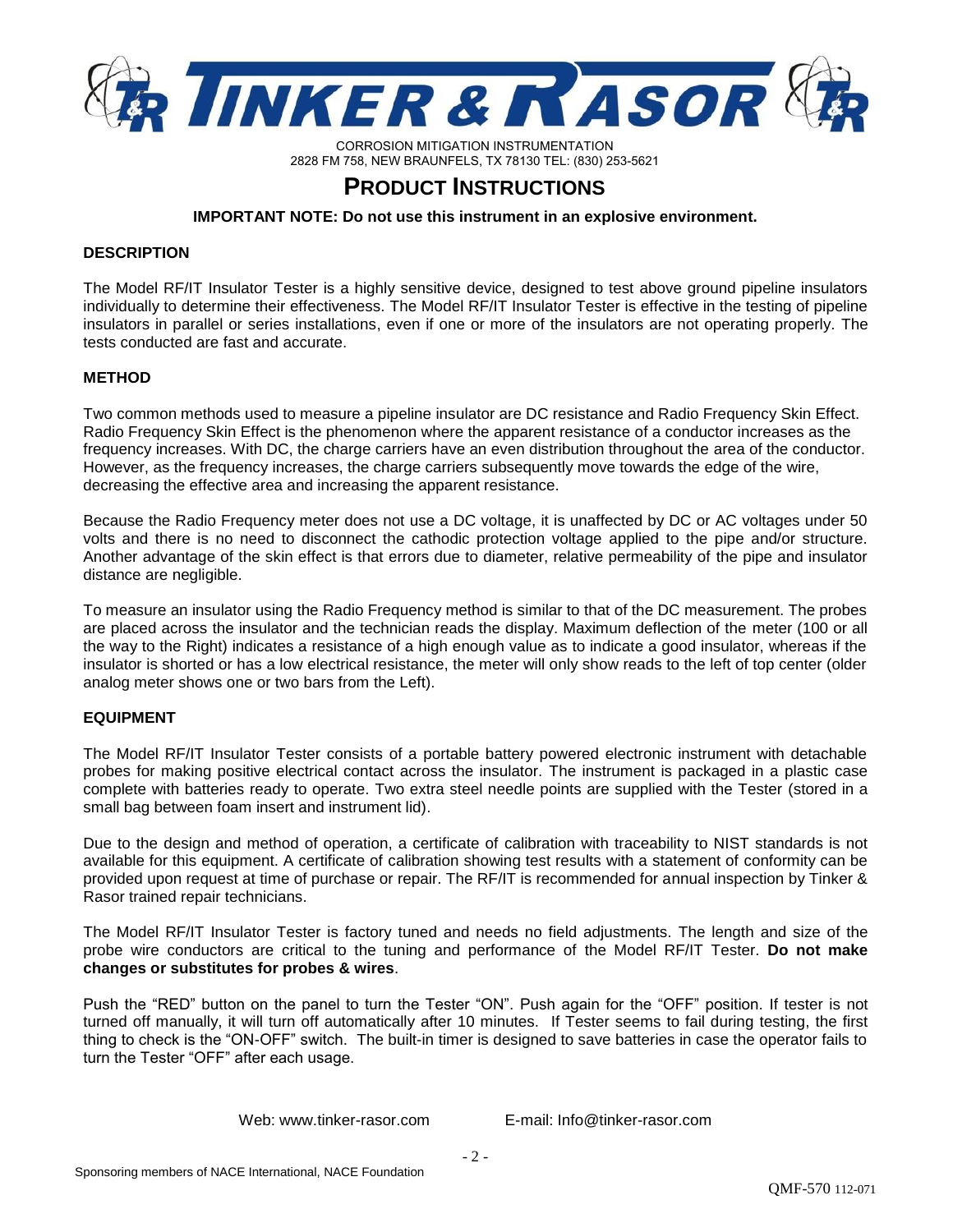

# **PRODUCT INSTRUCTIONS**

Battery condition indicated on the LCD meter when replacement needed. For best results, use with a fresh 9v battery. (Older RF/IT use (6) "AA" size alkaline batteries) The Tester will operate properly until output battery voltage drops to 7 volts DC.

**Note: The display will flash when the batteries are low.**

### **Pre-operation check of the Model RF/IT Tester**

- A. Remove black probe from lid of case and "INSERT" into either port locator on the front end of Tester.
- B. Remove red probe from lid of case and "INSERT" into the other port on the front end of Tester.
- C. Unscrew the knurled end of each probe to loosen the tip. Remove the tip and invert it back into the probe. Each probe uses a very sharp, needle point tip, which are shipped and stored backwards for safety. The sharp point of each tip is necessary to get under any coatings on the surface to be tested. Tighten the knurled end back down.
- D. Turn Tester "ON"
- E. Observe LCD meter. The indicators should be all the way to the Right or the "100" end of the scale. (On older models, the meter should show solid black square dots completely across the top and the bottom of the meter face. Between the bars, at each side, two black arrows should flash slowly.) The tester is equipped with audible signal and tone frequency varies from slow to fast according to resistance across probes. The lower the electrical resistance of the insulator the faster the frequency of the audible signal. A short will sound as a continuous beep. Test this by shorting the two probe tips to one another, and hear the continuous beep, and the meter deflect all the way to the Left.
- F. Tester is now ready to operate.

## **OPERATION TO CHECK SINGLE IN-LINE INSULATOR**

- A. Place solid "black" probe's steel point on one side of insulator, making positive electrical contact to the metal pipe.
- B. Place the flexible cable "red" probe's steel needle to the opposite side of the insulator, making positive electrical contact to the metal pipe.
- C. If insulator is "shorted", (low electrical resistance" the LCD meter will show down low (Left) towards the "0". (On older meters, only one or two black square dot on both top and bottom rows on the LCD meter).
- D. If the LCD meter reads all the way to the "100", the insulator is performing extremely well. (Older meter shows black square dots completely across the top and bottom rows)
- E. LCD meter readings between these two extremes gives the operator the degree of quality of the insulator. The lower the LCD meter readings, the lower the electrical resistance of the insulator. Low resistance reading may be cause to watch for impending failure.
- F. It is recommended that the RF/IT probes be used to take multiple measurements at locations around the circumference of the flange. On large diameter flanges, greater than 16" diameter, readings should be made at each clock position around the circumference. (12 o'clock, 1 o'clock, 2 o'clock, etc)

Web: www.tinker-rasor.com E-mail: Info@tinker-rasor.com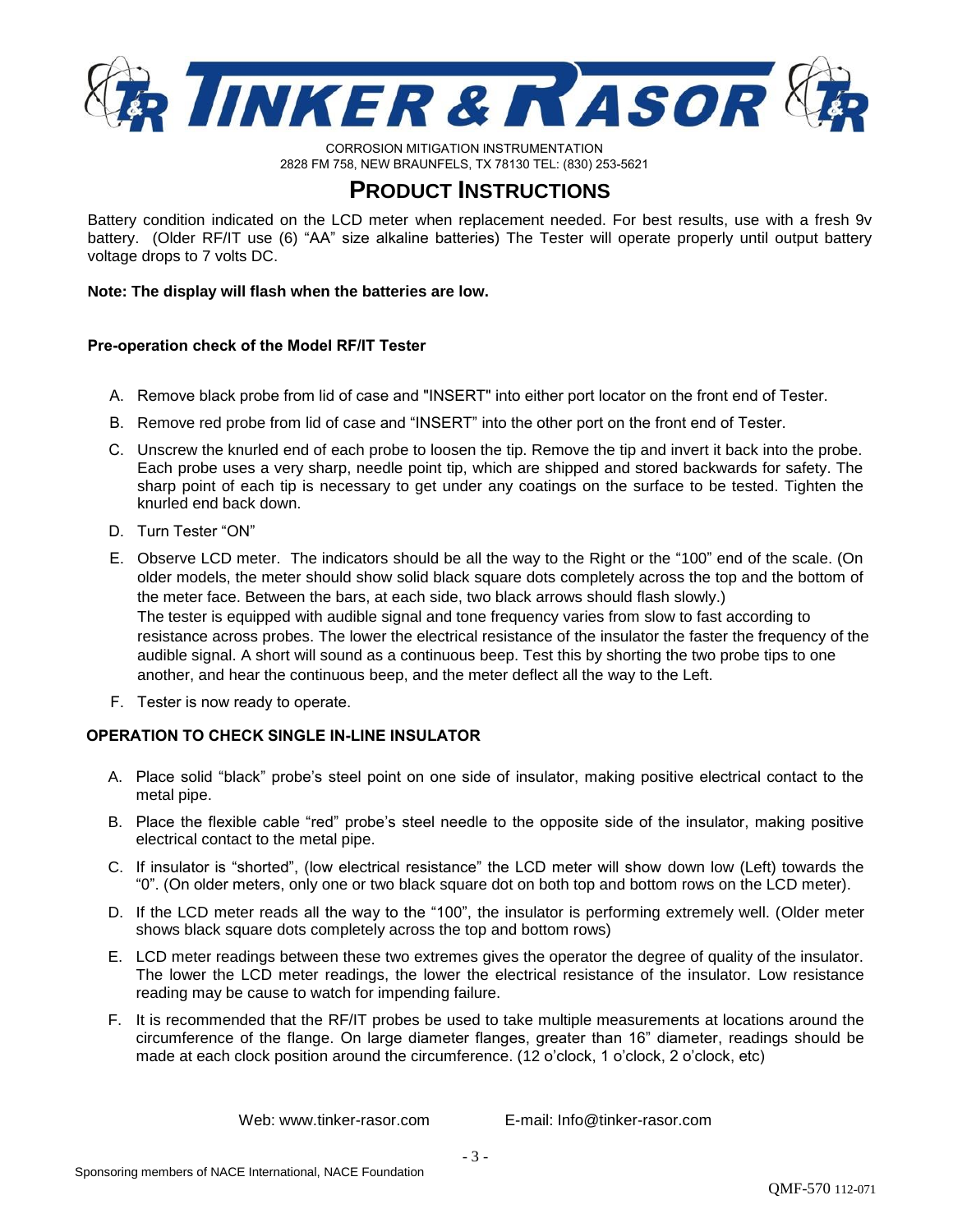

# **PRODUCT INSTRUCTIONS**

## **OPERATION FOR CHECKING INSULATED FLANGE BOLT(S)**

- A. On single insulated pipeline flange type insulators (where the bolts are insulated only halfway through the flange), make positive contact with the fixed probe of the Tester to the insulated flange and make positive contact with the flexible probe to each bolt on the same side of the flange. Read meter for every bolt. Meter readings will be same as when checking single in-line insulators described above.
- B. On double insulated pipeline flange type insulators, make positive contact with fixed probe of the Tester to one side of a double flange and the flexible probe to each bolt, individually, on the opposite flange side. Read meter for every bolt. Meter readings will be the same as when checking single in-line insulators described above.

In the event an insulated flange indicates a definite electrical short, but all bolts indicate they are insulated properly, the electrical short exists across the flange insulator.

## **TROUBLESHOOTING**

### TUNING TEST

The model RF/IT is factory tuned to display the intensity of the radio signal being received. As the intensity of the signal increases, the display moves farther to the Left. The RF/IT can be field tested to check the tuning of the LCD display.

- A. Find a single electrical conductor to use for the test. A length of aluminum bar, or other bare (uncoated) length of metal, approximately 18" (450 mm) in length will suffice.
- B. Prepare the RF/IT for use, by inserting the probes into the main instrument.
- C. Turn RF/IT on. Note the LCD shows bars to the "100" mark at the far Right of the display.